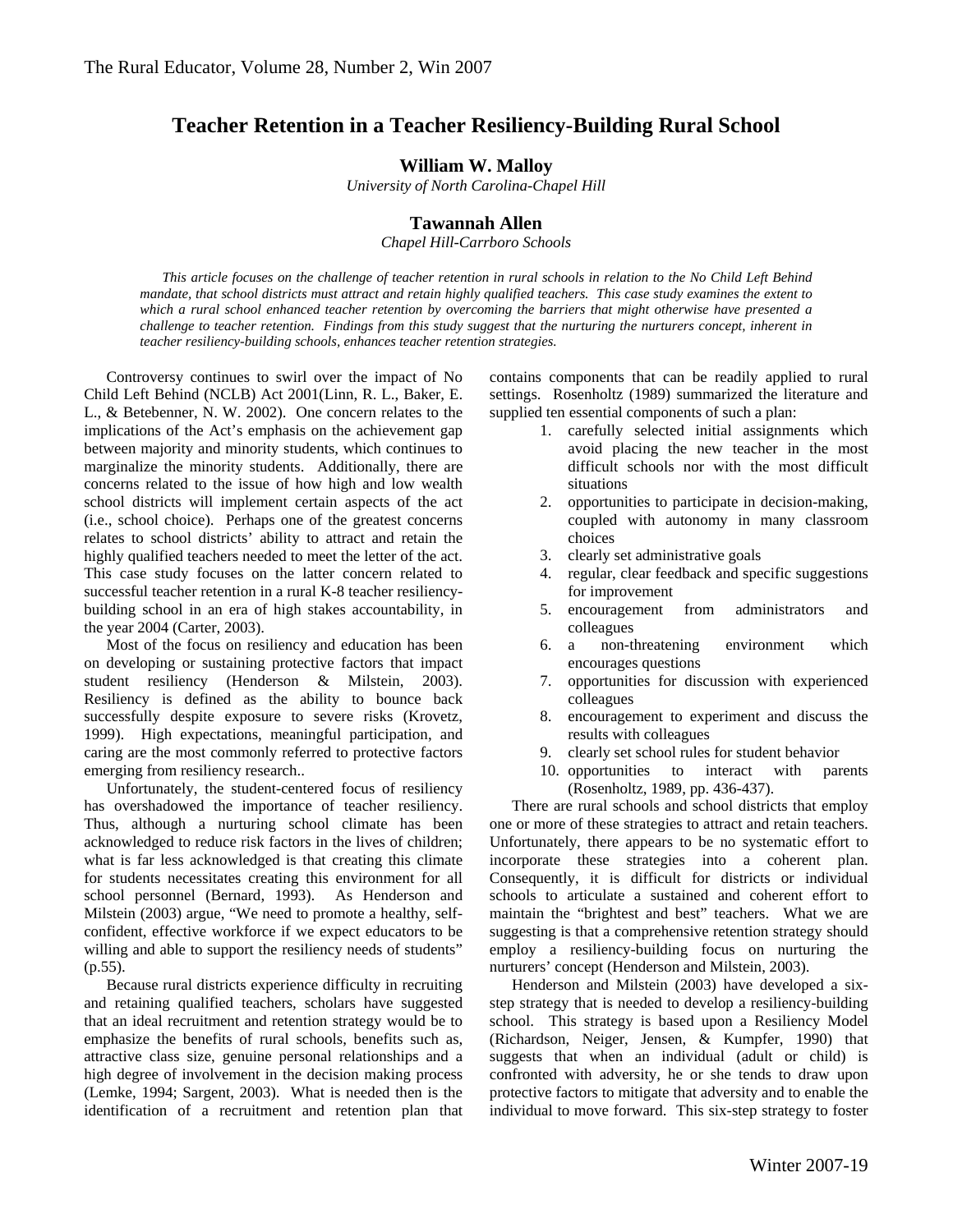resiliency is divided into mitigating risk and building resiliency.

It has been the intent of the investigators to use the three steps in the building resiliency component to examine the extent to which a K-8 school has established a resiliencybuilding school culture. These steps are: providing caring and support, setting and communicating high expectations and providing opportunities for meaningful participation. The use of this strategy will enable the investigators to describe how one school has developed into a teacher resiliency-building school.

#### **Context**

We selected Nurtureville Elementary for this case study, for three reasons. First, it is located in a rural setting and reflects a student population typical of a rural elementary schooll. In 2004, Nurtureville had 442 students (K-8) and according to Reeves (2003), the average elementary urban school enrolls 634 students, whereas the average elementary rural schools have a population of 400 students. Second, the record of teacher retention at the school is noteworthy. Third, the researchers' awareness of the school's nurturing environment has been noted through the accumulating of anecdotes shared by the principal, superintendent, and other administrators during five years of regular meetings related to professional development school initiatives between the researchers and the district administrators.

The county where Nurtureville is located encompasses 707 square miles and has a population of 52,000. Currently there are 300 residents in Nurtureville and the racial composition is 60% Caucasian, 35% African-American, and 5% other. In recent years there has been an increasing influx of Hispanics and Pakistani residents. The median income for families living in the county is \$42.851. This median income level is heavily influenced by the rather affluent population in the northern portion of the county that consists of high income white collar workers and well-to-do retirees who have relocated from other states.

According to the Fall 2004 Ethnicity/Membership Report, Nurtureville had a student population of 442 students (Caucasian 83%, African-Americans 10%, and Hispanic and Other 7%). The attendance area for the school extends beyond the boundaries of the town of Nurtureville (population 300) because it is an isolated area in the southern portion of the county and also a K-8 school. The poverty level as established through the free and reduced lunch program was 35.3%. Academically, 44 students were classified as Academically Gifted and 57 students were classified as Exceptional Children.

The professional staff was composed of 1 principal, 1 assistant principal and 31 teachers. Staff ethnicity is 90% Caucasian, 8% African-American and 2% other. All professional staff were certified and reflected the following longevity patterns:(a)1-2 years  $-3$ ; (b) 3-5 years  $-3$ ; (c) 6-10 years – 6; (d) 11-15 years – 2; (e) +15 years – 17.

Regarding the challenges of recruitment and retention that continuously confront rural schools, Nurtureville has been in a very unique position. When there was a teacher opening there were more than a sufficient number of applicants because of the school's reputation for maintaining a safe, engaging, and supportive community for both teachers and students. In addition, one could easily discern from the teacher longevity patterns that once teachers are hired they very seldom leave. Specifically, the teacher turnover rate for 2003-2004 was 6% as compared to 20% for the district and 19% statewide. The 6% turnover rate was due to one retirement and one resignation related to the relocation of a spouse.

Nurtureville Elementary was accredited by the Southern Association of Colleges and Schools in 1984-1985 and has continued to remain accredited. In fact, according to the North Carolina Department of Public Instruction: Instructional and Accountability Services, since the 2000-01 school year, Nurtureville Elementary has been designated a School of Excellence. A school of excellence is one in which 90% of the students score at or above grade level in areas of reading, mathematics, science and writing.

Student attendance in 2004 was at 95%, and discipline referrals indicate that there were only 16 out-of-school suspensions and 119 in-school suspensions. Twenty-six percent of the in-school suspensions were the result of repeat offenders, particularly in grades 6-8..

#### **Method**

We used Merriam's (1998) descriptive case study approach because "it illustrates the complexities of a situation and the fact that not one but many factors may contribute to it" (p. 30). The data reported in this case study were collected between February and May 2004 and focused primarily upon the feedback from the teacher participants.

#### **Participants**

Of the 31 teachers we invited to participate in this study, 28 teachers volunteered to accept.. Three teachers chose not to participate. Twenty-eight teachers responded to the surveys, all of the classrooms of these teachers were observed, and sixteen teachers volunteered to participate in small group interviews structured by a closed questionnaire.

#### **Data Collection**

The general design of this study incorporated the use of archival data review, survey, small group interviews, and observations. We used archival data reviews and an assessment survey developed by Henderson and Milstein (2000) to collect baseline data needed to determine from a professional perspective whether Nurtureville Elementary was a legitimate teacher resiliency-building school.. We used the observations and small group interviews to collect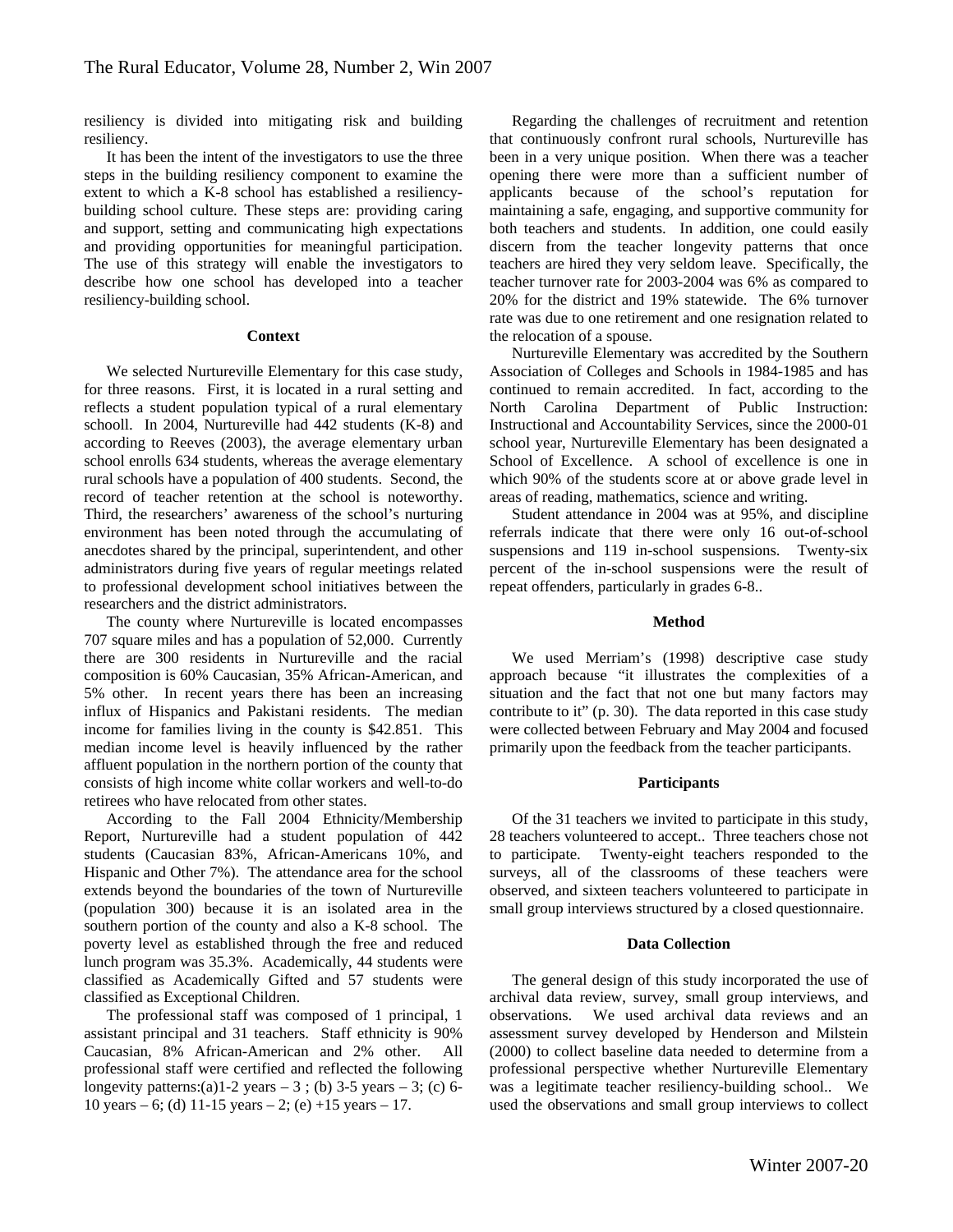data regarding selected barriers to Educator Resiliency, as identified by Milstein and Henry (2000). Our intent was to use these data to demonstrate differences in practices and processes between a traditional versus a teacher resiliencybuilding school.

#### *Archival Data Review and Assessment Survey*

*Archival data review.* We reviewed data related to student achievement, suspension, and expulsion. Included in this review were demographic data related to students and faculty. In addition we reviewed parent participation rates.

Because this case study focused on teacher retention, we spent a considerable amount of time reviewing school climate survey results, teacher retention rates, and parent program evaluations. We also reviewed memorandums, email, and minutes that pertained to faculty and informal teacher collaborations.

*Assessment survey*: Henderson and Milstein (2003) suggest that schools may actually be involved in resiliencybuilding strategies for teachers but have not reflected on their efforts using the concept of resiliency as a foundation. Consequently, they encourage schools to collect some baseline data on which they can begin to engage in reflective conversations about the extent to which a school's culture is poised to embrace resiliency-building for teachers. Toward this goal, Henderson and Milstein have developed an instrument to stimulate these reflective conversations. The Likert Scale instrument is called Assessing School Resiliency Building and has 18 items across three dimensions of mitigating risk and 18 items for three dimensions that build resiliency: caring and support, high expectations, and meaningful participation. This case study focuses on the latter three dimensions of resiliency-building, and is limited to 12 of the 18 items that relate specifically to staff perceptions.

Because the authors of this instrument have never had the survey tested for reliability and validity, we felt that its value would be in providing a common language between the researchers and respondents—a language on which to begin to construct the observation protocol and closed questionnaire to capture information regarding the barriers to resiliency.

#### *Observations and Small Group Interviews*

*Observations*. We used the findings of the assessment survey to establish the extent to which Nurturville was a teacher resiliency-building school. We developed an observation protocol so as to provide data on which to identify practices and processes to demonstrate that Nurtureville had eliminated some of the barriers to teacher resiliency-building and enhance teacher retention. We divided the protocol into the three dimensions of resiliency building: caring and support, high expectations, and meaningful participation.

In addition to classroom observations, we observed faculty and team meetings, teacher planning sessions, teachers' lounge discussions, and informal conversation between teachers and administrators. It was during these observations that we received valuable leads on where important unannounced and informal meetings were to take place. Approximately forty hours were devoted to these types of activities.

*Small group interviews*: We developed five closed questions to collect data on what Milstein and Henry (2000) have identified as barriers to educator resiliency in the three resiliency building dimensions: caring and support, high expectations, meaningful participation..

These barriers provided the focus of closed questions we constructed, in order to collect data to demonstrate that Nurtureville Elementary instituted practices and processes that enhanced teacher resiliency-building and retention. We developed the following five closed questions related to selected barriers regarding Caring and Support, High Expectations, and Meaningful Participation, as follows:

Caring and Support

• How much focus is given to regular, meaningful, and supportive feedback?

High Expectations

- Do reward systems recognize individual effort?
- What level of effort and output is used to shape group norms?

Meaningful Participation

- Do career opportunities exist for professional growth?
- Are status differences important?

The sixteen teachers who volunteered to participate met in small groups; interviews we structured by the closed questions. There were four group interviews comprised of the sixteen teachers (4 in two separate groups, 6 in one, and 2 in one). We decided to use the group interview technique, so that the teachers could interact with one another in response to the questions. The sessions lasted 30-45 minutes, depending upon the make-up of the group. In three groups there was at least one teacher with no more than three years of experience.

## **Findings**

The first portion of this section will review the findings from the baseline assessment. This review of findings will provide insight into the extent to which staff perceive the school's maintaining a resiliency building culture for teachers. In the second portion of this section we share the results of the small group interviews using the five closed questions related to barriers to teacher resiliency as the thematic analysis areas.

*Assessment findings.* The Assessing Resiliency Building survey Likert scale is 1 to 4, with  $1 =$  "we have this together,",  $2 =$  "we've done a lot in this area, but could do more,"  $3 =$  "we are getting started," and  $4 =$  "nothing has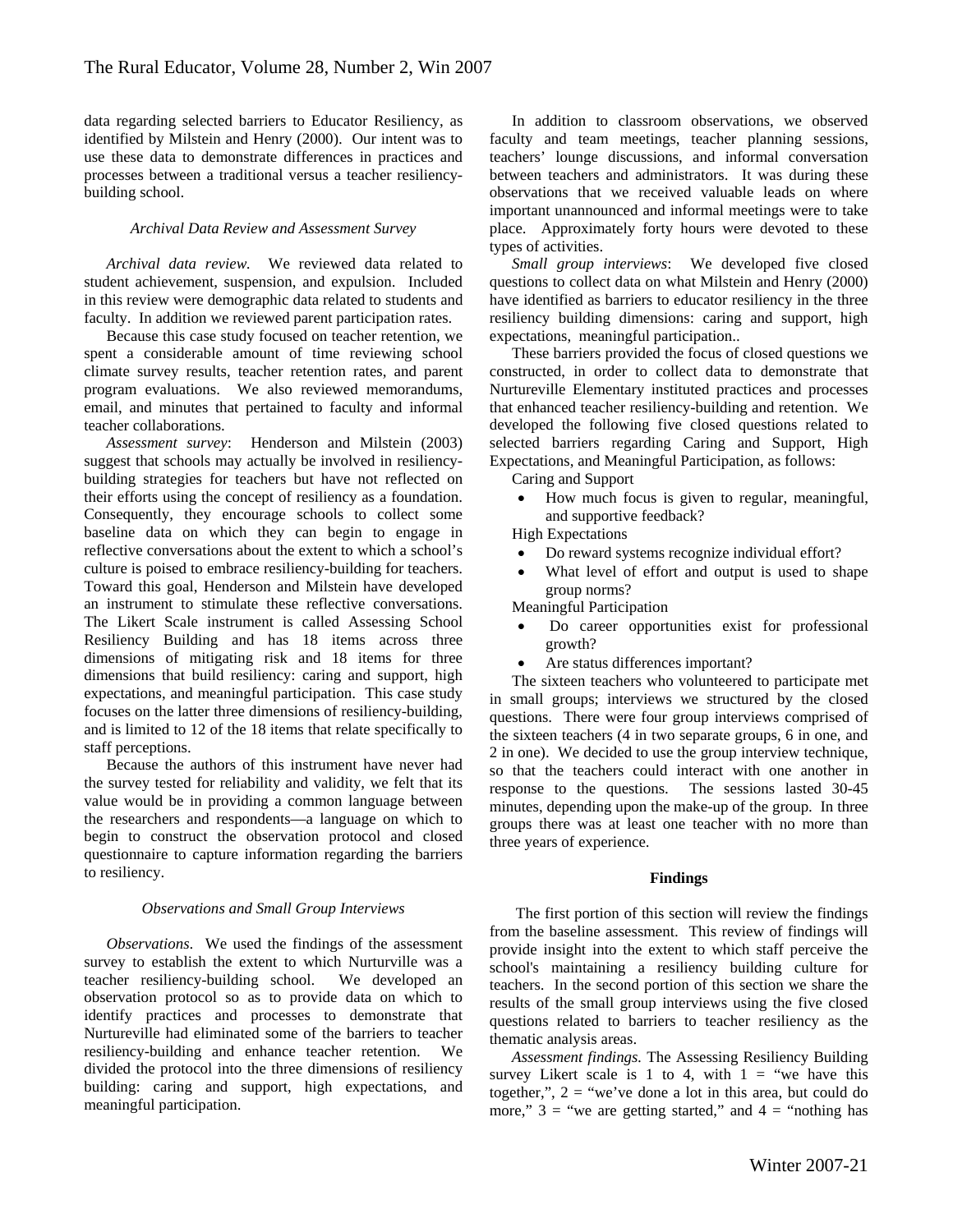been done." The three dimensions of resiliency building examined are caring and support, high expectations, and opportunities for meaningful participation (see Table 1 below).

#### Table 1

*Findings from the Assessing School Resiliency Building Survey* 

|                    |                                                           | We have this together | We've done this but could do more |
|--------------------|-----------------------------------------------------------|-----------------------|-----------------------------------|
|                    | <b>Caring and Support</b>                                 |                       |                                   |
| <b>Dimension 1</b> | 1. Appreciation of staff                                  | 78.60%                | 21.40%                            |
|                    | 2. Recognition of staff                                   | 42.90%                | 57.10%                            |
|                    | 3. Encouragement of staff                                 | 89.30%                | 10.70%                            |
|                    | 4. Fair distribution of resources                         | 84.30%                | 10.70%                            |
|                    | <b>High Expectations</b>                                  |                       |                                   |
| <b>Dimension 2</b> | 1. Staff believes they will succeed                       | 78.60%                | 21.40%                            |
|                    | 2. Staff given supportive feedback                        | 89.30%                | 7.10%                             |
|                    | 3. Staff express "can do" attitude                        | 78.60%                | 21.40%                            |
|                    | 4. Staff rewarded for risk taking                         | 53.60%                | 25.00%                            |
|                    | <b>Meaningful Participation</b>                           |                       |                                   |
| <b>Dimension 3</b> | 1. Staff engaged in job-specific<br>and organization-wide |                       |                                   |
|                    | responsibilities                                          | 75.00%                | 25.00%                            |
|                    | 2. Staff encouraged to do what                            |                       |                                   |
|                    | really matters                                            | 67.90%                | 32.10%                            |
|                    | 3. Staff participation in decision-                       |                       |                                   |
|                    | making                                                    | 53.60%                | 32.10%                            |

Findings from the Assessing School Resiliency Building survey suggest that in the three dimensions of resiliencybuilding the teachers believe that Nurtureville Elementary is a teacher resiliency-building school.

## **Discussion**

The findings from the assessing School Resiliency Building survey suggest that Nurtureville Elementary is a resiliency-building school for teaching staff across the three dimensions of resiliency-building. However, the findings from the small group interview related to the barriers to teacher resiliency-building across the three dimensions need closer examination. This examination will focus on the identification of practices and processes that reduce those barriers and distinguish Nurtureville as being different from most elementary schools. Additionally, there needs to be a closer examination of how the three dimensions of teacher resiliency have an impact on teacher retention.

#### *Teacher Resiliency-Building Practices and Processes*

Establishing the fact that Nurtureville as a teacher resiliency-building school requires making a connection between the school's culture and three resiliency –building dimensions. To accomplish this task we used the barriers to educator resiliency-building identified by Milstein and Henry (2000) to highlight practices and processes that Nurtureville Elementary has in place, to reduce or eliminate those barriers across the three dimensions of caring and support, high expectations, and meaningful participation.

*Caring and support*. In order to identify the practices and processes that reduce the barriers to providing regular and meaningful support and facilitate caring and support at Nurtureville, there needs to be a frame of reference of how these barriers operate in traditional elementary schools. According to Datnow (2000), social and political conditions have driven the push for high stakes accountability in our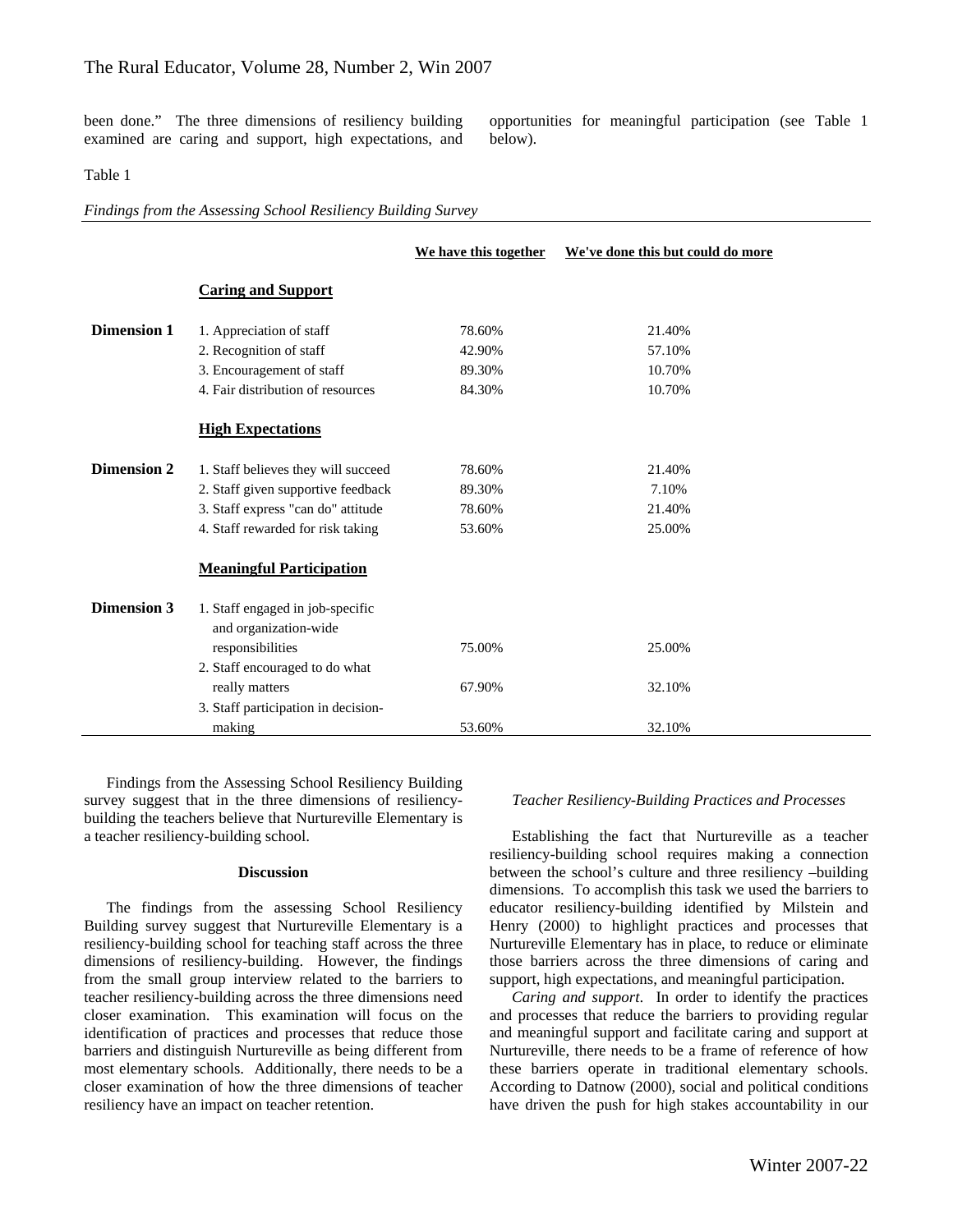schools. This focus has been a source of great stress for schools that have low physical capital (financial resources, time and materials) as is the case with many isolated rural schools. Low capital schools lean toward strictly adhering to mandated state programs that tend to favor direct instruction (Ascher, 1990; McNeil, 2000). Due to the prescriptive nature of these mandated programs, there is little time for supportive adult-to-adult interactions in other than stressful conditions. In addition, in these situations there are greater opportunities for negative criticism and blame-shifting if the academic performance of students is low or uneven at best. Finally, the teacher evaluation process tends to be shaped by how well teachers embrace the state adopted instructional programs (Achinstein, Ogawa, & Speighman, 2004).

In contrast to the more traditional schools where the prescriptive nature of accountability leans toward shaping adult-to-adult interactions, Nurtureville elementary tends to view collaboration from a multi-level perspective. Perhaps the best method of identifying practices and processes is to view the resiliency building dimension of caring and support as a system of collaborative relationships. Pugach and Johnson (1995) have identified four dimensions of collaboration: supportive, facilitative, informative, and prescriptive. Supportive collaboration is defined as caring and being available in times of need, joy and stress. Facilitative collaboration promotes the development of capacity through problem solving and dealing independently with professional challenges. The goal of informative collaboration is to provide information to better equip colleagues to address challenges. Prescriptive collaboration is to identify a specified action. Within the teacher resiliency-building context of Nurtureville Elementary, greater emphasis is placed on the supportive, facilitative and informative dimensions.

The supportive dimension was characterized by comprehensive array of formal and informal means of recognition and the "family-like" atmosphere that abounds. Formal support appears in the forms of faculty social gatherings, "dress down days," sunshine fund, reduced assignments when teachers are in stressful situations, released time for personal emergencies, and various teacher recognition strategies (letters of commendation, awards, and public acknowledgements at faculty, school board, and parent meetings. The "family-like" support was related to the informal methods of support from principal and teachers such as personal phone calls in time of stress, regular visits to faculty who are ill, and personal favors related to faculty child care issues.

A major emphasis was placed on the facilitative dimension of collaboration at Nurtureville Elementary. Team teaching, peer evaluations, reflective conversations related to best practices were a few of the aspects of collaboration that enable teachers to develop the capacity to become more effective. These are teacher-led activities that may not be practiced extensively in state mandated

instruction programs. The end result is that the feedback teachers receive is more meaningful and supportive because it emerges from teacher initiated activities.

In Nurtureville, the holistic mentoring spirit of school sustains informative collaboration because ninety percent of the teachers have been certified as mentors by the district mentor training program. The faculty decided as a group that it would be beneficial to the entire staff if they were exposed to a standard mentor training program. This exposure would enable them to use a common language that would enhance the transmission of knowledge within the group. The end result of this standard mentoring approach is that the administration was placed in a position of being able to suggest to the new teaching staff to view the entire faculty as mentors, so they could benefit from the expertise of the faculty as a whole. In addition, the faculty used informative collaboration to establish information-sharing networks that were focused on child centered challenges related to program development for special populations (i.e., child abuse, disabilities, uneven attendance patterns and academic achievement disparities). An example of this was the researcher's observation of an information session in which the special education teacher was reviewing how the teaching and behavior modification techniques used in special education could be adapted to general education setting.

Prescriptive collaboration was evident at Nurtureville because of the state mandated accountability program. However the emphasis was not placed on the transmission of knowledge through state mandated instructional programs that tend to rely on lecture and rote learning. To be sure, traditional teaching methods were apparent, but they were used within the orbit of non-traditional strategies related to discovery and constructivist methods that focus on the student as a worker rather than passive recipient. As one teacher indicated, "Of course we must be ever mindful of the state accountability program, but at Nurtureville we encourage one another to make learning fun, and teachers doing all the talking, is boring." Another teacher added, "Our principal says you can't keep students engaged if you stand in front of them all day." Our observations also verified that teachers integrated lecture with other methods of instruction.

When the first three dimensions of collaboration are prevalent, as is the case with Nurtureville Elementary, the prescriptive dimension is still apparent but will not be the sole driving force that promotes adult-to-adult interaction. With less emphasis on prescription, the teacher stress level is significantly reduced.

*High expectations.* Within this dimension, the focus of the questions was on the following two barriers to high expectations: (a) Do reward systems recognize individual efforts? and (b) What level of output is used to shape group norms? These barriers greatly influence the interaction between student achievement and teaching quality. It has been well documented that there is a definite interface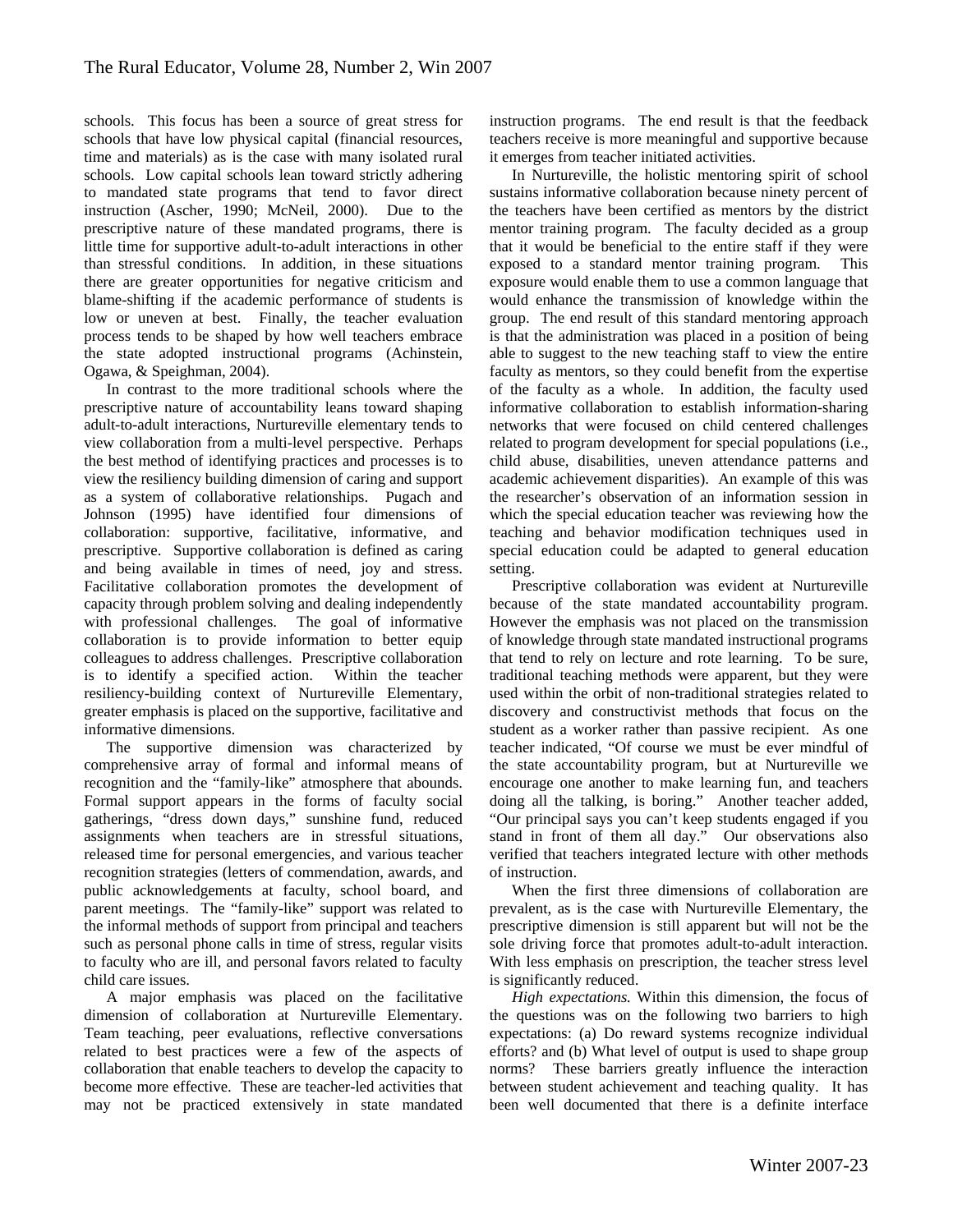between teaching quality and student achievement (Darling-Hammond, & Young, 2002; Ferguson, 1991). Nurtureville Elementary has enhanced this interface by adopting specific philosophies that structure processes and practices that have neutralized effects of these two barriers.

*Regarding reward systems and individual effort*, the findings clearly suggest that the traditional rewards for Individual (Teacher of the year) and Collective (School of Distinction) efforts are part of the life of Nurtureville. However, this discussion addresses the underlying philosophy that provides the foundation for these rewards. This philosophy encourages the teachers to maintain a collective focus—a focus on the children. This focus eliminates "blaming the victim" issues that frequently enter discussions related to high stakes accountability and student achievement. Every teacher we interviewed in the small groups indicated that they felt responsible for making sure that all students were successes. In fact one teacher articulated the feeling of the teachers by using a time honored cliché: "We believe all children can learn, if given enough time."

This collective focus on children reduces the teacher isolation that is so prevalent in traditional schools and leads to a highly competitive reward system. In these schools, teachers tended to be responsible for only those students under their tutelage. Consequently the reward systems tended to favor these teachers who had the "best children." At Nurtureville, there are no classes exclusively for the best children so the rewards are for the team effort. Even the Teacher of the Year award is based more on involvement in the life of the school rather than on instructional excellence (Team award).

Perhaps the greatest impact of this collective focus on children is on the teacher's self-esteem. "We help each other to become better so that we can feel better about ourselves," asserted one teacher. Another indicated, "This is serious work, and if one fails, we all fail--and I am not going to let that happen." Teachers at Nurtureville feel good about what they do at that school and take great pride when parents tell them Nurtureville Elementary is the best school in the county. In essence, the best individual or group reward for teachers at Nurtureville is helping children to become successful.

*Regarding group norms and individual output,* regarding team effort, in shaping group norms, one teacher indicated "The teachers know what needs to be done around this school to help children succeed and we do it." Another teacher added "The principal does not have to set the bar for us; we set it along with him." The teachers know what needs to be done at Nurtureville and they collectively establish the norms and monitor the results. They know that if they want to remain a school of distinction, they must continually close the achievement gap while keeping the high achievers motivated. For example, several faculty meetings were devoted to teaching techniques and motivational strategies to keep high performing students

engaged. In regard to monitoring the results, this takes place on a weekly basis. If there are instances where it appears that the teacher is not being productive, as one teacher indicated, "If a colleague is not producing, we try to find out why. We do NOT go to the principal." Establishing the group norms through a collaborative process reinforces the notion that the teachers feel ownership in the directing of the school. As one teacher said, "We create our own stress; we do not let others do it for us."

*Meaningful participation.* The two barriers for these dimensions were captured with two questions: (a) Do career opportunities exist for professional growth? and; (b) Are status differences important? According to (York-Barr, J., & Duke, K., 2004) the nature of the teaching position has in the past been one of isolationism and seniority prerogatives that present challenges to teacher leadership. The hierarchical nature of schools tends to diminish the impact of professional growth imperatives and heighten status differences. The Nurtureville Elementary culture fosters positive collaborative relationships and promotes the type of trusting atmosphere that encourages professional growth and obviates status differences.

Regarding career development, the primary reason that there are no barriers to professional growth is that the administration reviews the professional growth plans of each teacher at the beginning and the middle of the school year. The purpose of this review is to ensure that the teachers are exposed to professional development activities that enhance their craft. Additionally, this review provides a forum for the principal and the teachers to discuss the extent to which the teachers seize opportunities to provide leadership in areas of curriculum, instruction, support services, parental engagement, and community development. One senior teacher indicated, "Over the past five years these reviews have continually stimulated my interest to remain involved, rather than counting the time to retirement." As a first year teacher reflected, "I use the review sessions as an opportunity to talk with the principal about how and where my strengths can benefit Nurtureville over time."

Regarding status differences, the key to reducing the status differences barrier is that teacher seniority does not reign supreme over assignment of classes or availability of leadership opportunities. "All teachers are viewed as equals," according to the principal. What this perception translates into for the teachers is that any one has the potential to lead or offer expertise, depending upon the issue.

## *Resiliency-Building and Teacher Retention*

Earlier in this report, we suggested that an ideal recruitment and retention strategy for rural schools would be used to emphasize the benefits derived from genuine personal relationships and a high degree of involvement in the decision-making process. Rosenholtz (1989) provided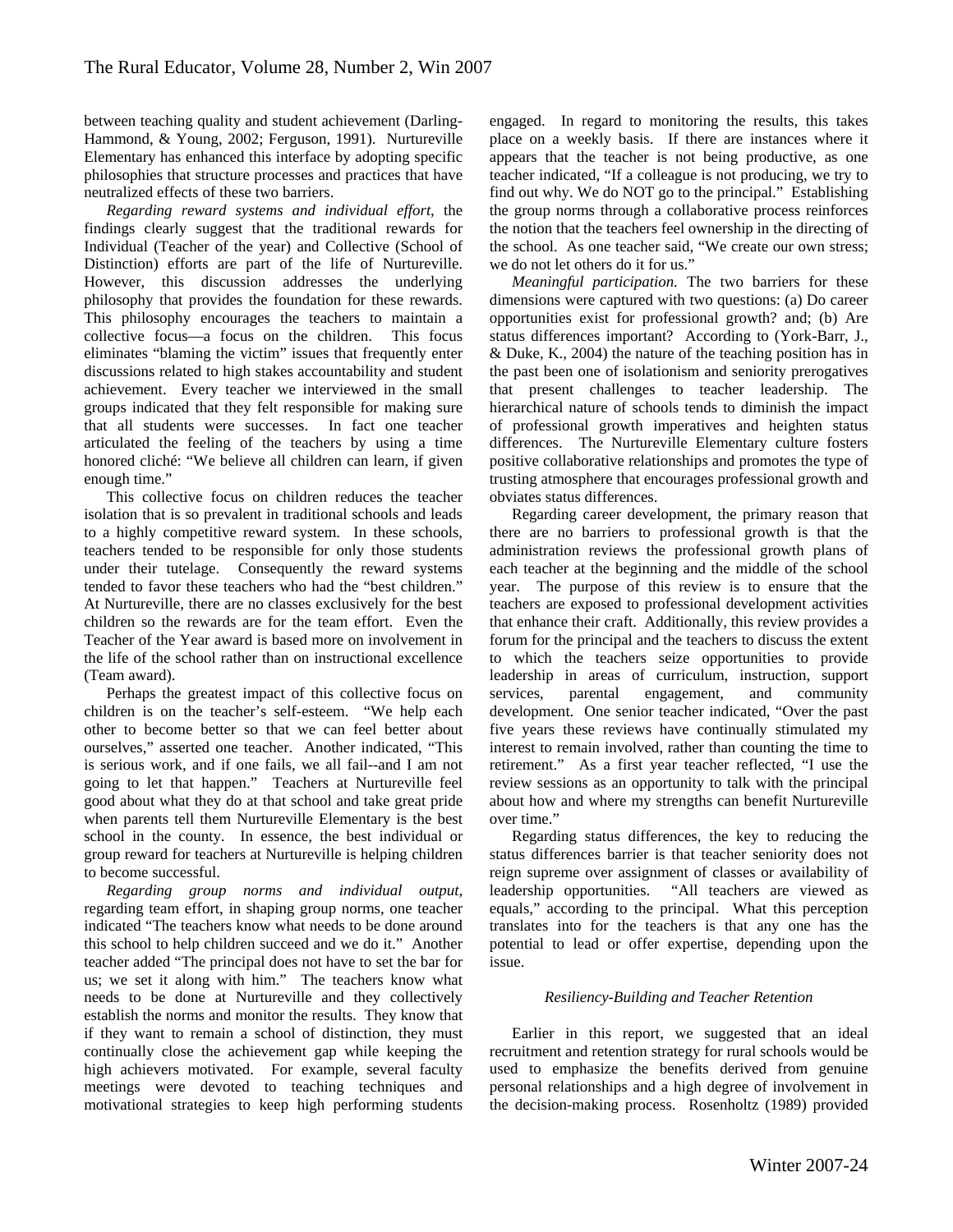more specificity to these benefits by summarizing the literature and identifying ten essential components of a recruitment and retention plan. It is important to examine the findings from this case study of Nurtureville to assess

the extent to which the concept of a teacher resiliency building school (Henderson & Milstein, 2003) embraces Rosenholtz's (1989) essential components related to retention in a coherent fashion.

## Table 2

*Retention Components: Rosenholtz (1989) and Henderson and Milsteing (2003)* 

| Rosenholtz (1989)                                        | Henderson & Melstein (2003)     |  |
|----------------------------------------------------------|---------------------------------|--|
|                                                          |                                 |  |
| Careful selection of initial assignments                 | Caring and Support              |  |
| Encouragement from staff                                 |                                 |  |
| Non-threatening environment, which encourages questions  |                                 |  |
| Opportunities for discussion with experienced colleagues |                                 |  |
|                                                          |                                 |  |
| Clear administrative goals                               | <b>High Expectations</b>        |  |
| Regular feedback                                         |                                 |  |
| Experimentation encouraged                               |                                 |  |
| Clear rules for student behavior                         |                                 |  |
|                                                          |                                 |  |
| Participation in decision making                         | <b>Meaningful Participation</b> |  |
| Interaction with parents                                 |                                 |  |

## *Caring and Support*

Under the dimension of caring and support, the teacher resiliency-building culture clearly embraces four of Rosenholtz's essential components. The new teachers enthusiastically expressed support for their teaching assignment from several perspectives. First, they felt that their assignments did not reflect a disproportionate number of children that present social and/or academic challenges. Secondly, the new teachers were most appreciative of the support they received from their colleagues regarding best practices. One new teacher stated, "I never feel overwhelmed because my colleagues have been over the same road and they help me avoid the pitfalls." Third, the leadership style of the administration could be characterized as approachable, accountable, caring, and non-defensive. As one senior teacher stated, "I've never known our new people to be shy about asking questions of the principal."

#### *High Expectations*

There was a sign in the teachers lounge to encourage teachers to: (a) Stick to goals; (b) Accept new challenges and (c) Keep trying. This sign exemplified the spirit of high expectations that pervades the school. What is significant is

that this sign was placed there by the teachers—not the administration.

The new teachers were very clear in articulating Nurtureville Elementary's vision for learners. New teacher orientation and staff meetings throughout the year stress the importance of this vision. Those teachers who have been at the school more than five years have indicated that this vision and the accompanying goals have always been articulated and are not a result of the high stakes accountability mandates. The general perception has been that this "eye on prize" focus has been sustained because the vision and goals were not crafted in isolation of faculty, staff, and parental input. Teachers are frequently given feedback from peers and the administration about their practice. The aim of the Nurtureville Elementary teachers is to constantly seek strategies that embrace the learning styles and needs of all the children. This quest requires—even demands—that, the teachers engage in feedback on both previous and current instructional strategies. While observing an impromptu meeting of 3 teachers, the researchers witnessed the teachers reviewing the results of a previously planned unit. When queried about this informal meeting, one teacher replied, "Feedback is an ongoing process and cannot wait for regular meeting times."

In regard to experimentation, the observations and the small group interviews provided ample evidence that the teachers view risk-taking behavior as a normal part of their work day. Perhaps the teacher attitude toward risk-taking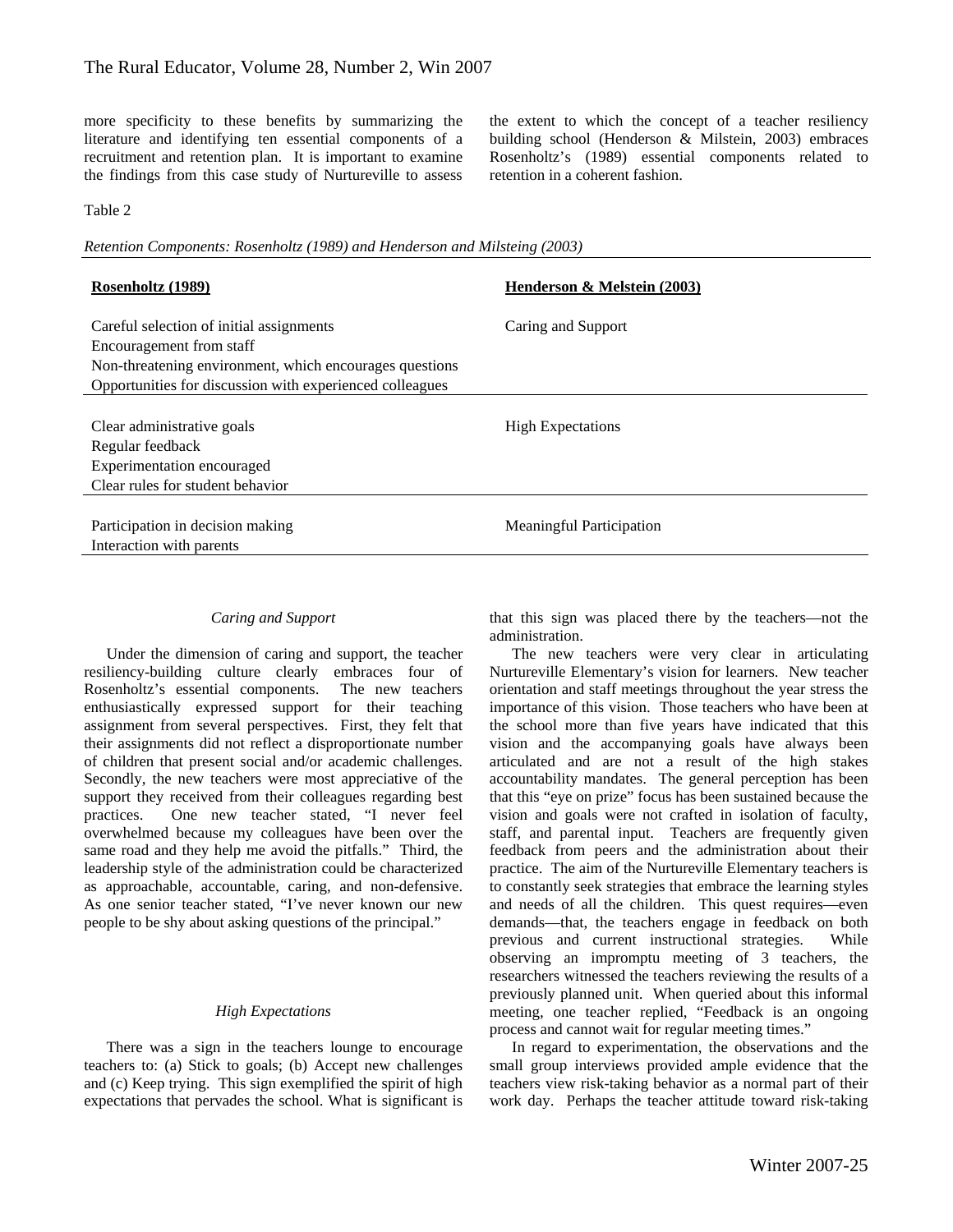may be summed by the teacher comment, "I have taught at other places, but I have never felt comfortable with trying new ideas until I got here. In fact, one of the reasons why I was able to encourage a colleague to follow me here was that I told her she would be able to make things happen at Nurtureville."

Students and faculty are all engaged in the identification of rules for student behavior. The evidence of this involvement relates to the low number of referrals for disruptive student behavior and/or student suspensions. To be sure, students get into mischief just as many preadolescents do; the difference is, Nurturville students take responsibility for their actions because they have had input into developing the consequences. Teachers' perceptions of the student body are that they are well mannered children, for the most part, and this fact has enhanced the image of the school. One new teacher stated, "I love coming to school every morning because the students are so nice." Another teacher indicated "I have been here a lot of years and I can honestly say that I have never had a disorderly group of kids. Antsy, yes! Disorderly, no!"

## *Meaningful Participation*

One of the strongest factors in the retention of Nurtureville Elementary teachers has been the significant level of meaningful participation. Not one individual teacher even inferred that his/her voice could not be heard. Policy formulation and implementation issues can be addressed through the committee and team meeting structure or in individual conferences with the principal. There are some avenues of participation that are voluntary (e.g., planning sessions, site-based committee) and some that are mandatory (e.g., team meetings, accountability updates, and faculty meetings), but no one is over-extended. Another interesting observation is that the amount of meaningful participation increases with years of experience, the thought being that the new teachers need to devote more of their time to classroom responsibilities. Perhaps the most interesting observation was that the majority of the teachers were not interested in pursuing meaningful participation through increased administrative responsibilities. On the contrary,, the teachers appear to enjoy the high level of participation they experience as teachers.

No doubt, many rural schools have elements of the retention plan that Rosenholtz (1989) has identified. However, if these elements have not been purposefully put together in a coherent action plan, the results will be spotty, at best. In isolation, these elements may or may not be effective, because a one-dimensional approach cannot resolve the multi-dimension challenges that are related to teacher retention. What we suggest is needed is that administrators consider the Henderson and Milstein (2003) approach to a teacher resiliency-building school, because it provides a model for organizing *all* the elements of an

effective teacher recruitment and retention plan into three major dimensions of Caring and Support, High Expectations, and Meaningful Participation. A plan organized in this manner addresses the possible barriers to a teacher resiliency-building school and adds a coherent sense of direction on which to build a retention program that can be monitored and systematically evaluated.

In the district in which Nurtureville is located, the school is referred to as a "dream" school, We are proposing that the Henderson and Milstein (2003) approach to teacher resiliency-building be considered as a viable strategy for other rural schools, so that they too can realize the Nurtureville "dream."

## **References**

- Achinstein, B., Ogawa, R.T., & Speiglman, A. (2004). Are we creating separate and unequal tracks for teachers? The effects of state policy, local conditions, and teacher characteristics on new teacher socialization. American Educational Research Journal, 41(3), 557-603.
- Ascher, C. (1990). Testing students in urban schools: Current problems and new directions (Urban Diversity Series No. 100). New York. Eric Clearinghouse on Urban Education.
- Bernard, B. (1993). Fostering resiliency in kids: Protective factors in the family, school, and community. San Francisco, CA: West Ed Regional Educational Laboratory.
- Carter, C. D. (2003, May). NCLB and the diverse needs of rural schools. It is good for the kids. Retrieved from http://www.ascd.org/cms/index.
- Crowther, F., Kaagen, S. S., Ferguson, M., & Hann, L. (2002). Developing teacher leaders: How teacher leadership enhances school success. Thousand Oaks, CA: Corwin Press.
- Darling-Hammond, L., & Young, P. (2002). Defining "highly qualified teachers": What does "scientificallybased research" tell us? Education Researcher, 31(9), 13-25.
- Datnow, A. (2000). Power and politics in the adoption of school reform models. Educational Evaluation and Policy Analysis, 22(4), 357-374.
- Desimone, L. (2002). How can comprehensive school reform models be successfully implemented? Review of Educational Research, 12(3), 433-475.
- Ferguson, R. F. (1981). Paying for public education: New evidence on how and why money maters. Harvard Journal on Legislation, 28(27), 465-498.
- Henderson, N., & Milstein, M. M. (2003). Resiliency in the schools: Making it happen for students and educators. Thousand Oakes, CA: Corwin
- Krovetz, M. L. (1999). Fostering resiliency: Expecting all students to use their minds and hearts well. Thousand Oaks, CA: Corwin.